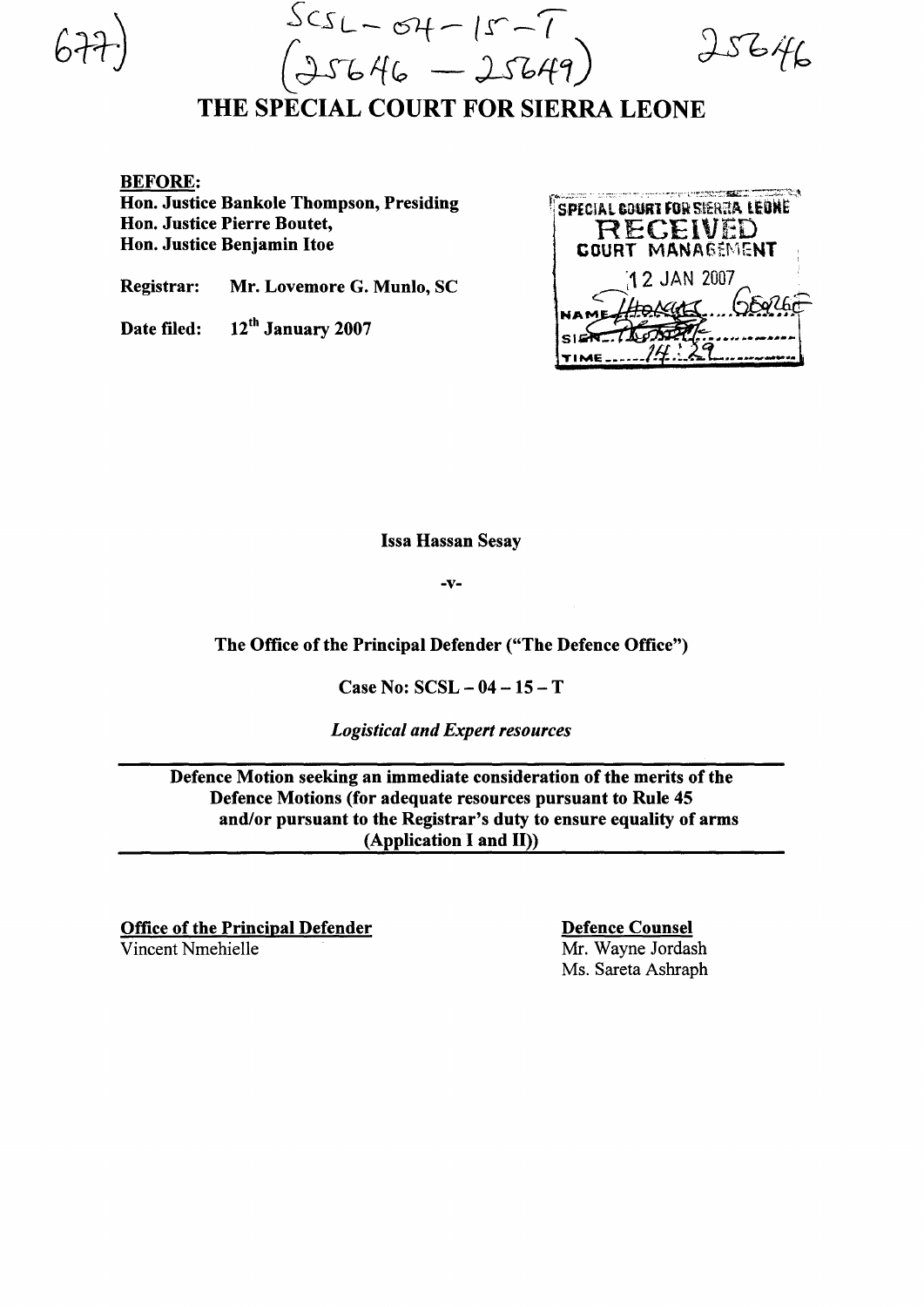$J564.$ 

- 1. On the 9<sup>th</sup> January 2007 the Defence filed an application before Trial Chamber I seeking adequate resources pursuant to Rule 45 and/or pursuant to the Registrar's duty to ensure equality of arms ("The Motions I and II"). The Defence sought resources relating to both logistics and those pertaining to adequate funding for Defence experts.
- 2. On the  $10^{th}$  January 2007 Honourable Justice Bankole Thompson, Presiding Judge of Trial Chamber I, ruled "Considering that the fair and expeditious consideration of the Motion requires the imposition of an expedited timetable for the filing of any remaining written submissions" and thus "Any response to the Motion by the Office of the Principle Defender shall be filed no later than Friday, the  $12<sup>th</sup>$  January 2007 at 4:00pm."
- 3. On the  $12<sup>th</sup>$  January 2007 the Defence Office purported to file a Response ("The purported Response"). The purported Response fails to deal with the merits of Motions I and II, and "suggests that the Sesay Defence Team redirect its application to the appropriate party (that is, the Registry), which party will then address the merits of the said applications. $^{32}$

## **Submission**

4. It is submitted that the Defence Office and/or the Registry are attempting to thwart the spirit and the letter of the Order for Expedited Filing and their purported Response endangers the rights of the accused to a fair and expeditious trial. The Defence Office accepts that they form part of the Registry. It follows that service upon them of Motions I and II is service upon the Registry. The Registry cannot therefore claim *not* to have been properly served with Motions I and II. The Defence Office and/or the Registry have, *de facto,* refused to comply with the

<sup>&</sup>lt;sup>1</sup> Sesay v. the Office of the Principal Defender, SCSL-04-15-675, "Order for Expedited Filings," 10 January 2007, at page 2.

<sup>&</sup>lt;sup>2</sup> *Sesay* v. *the Office of the Principal Defender*, SCSL-04-15-676, "Response to Application Seeking Adequate Resources Pursuant to Rule 45 and/or Pursuant to the Registrar's Duty to Ensure Equality of Arms (Application I - *Logistical Resources* and Application II - *Expert Provision),"* 12 January 2007, at paragraph 5.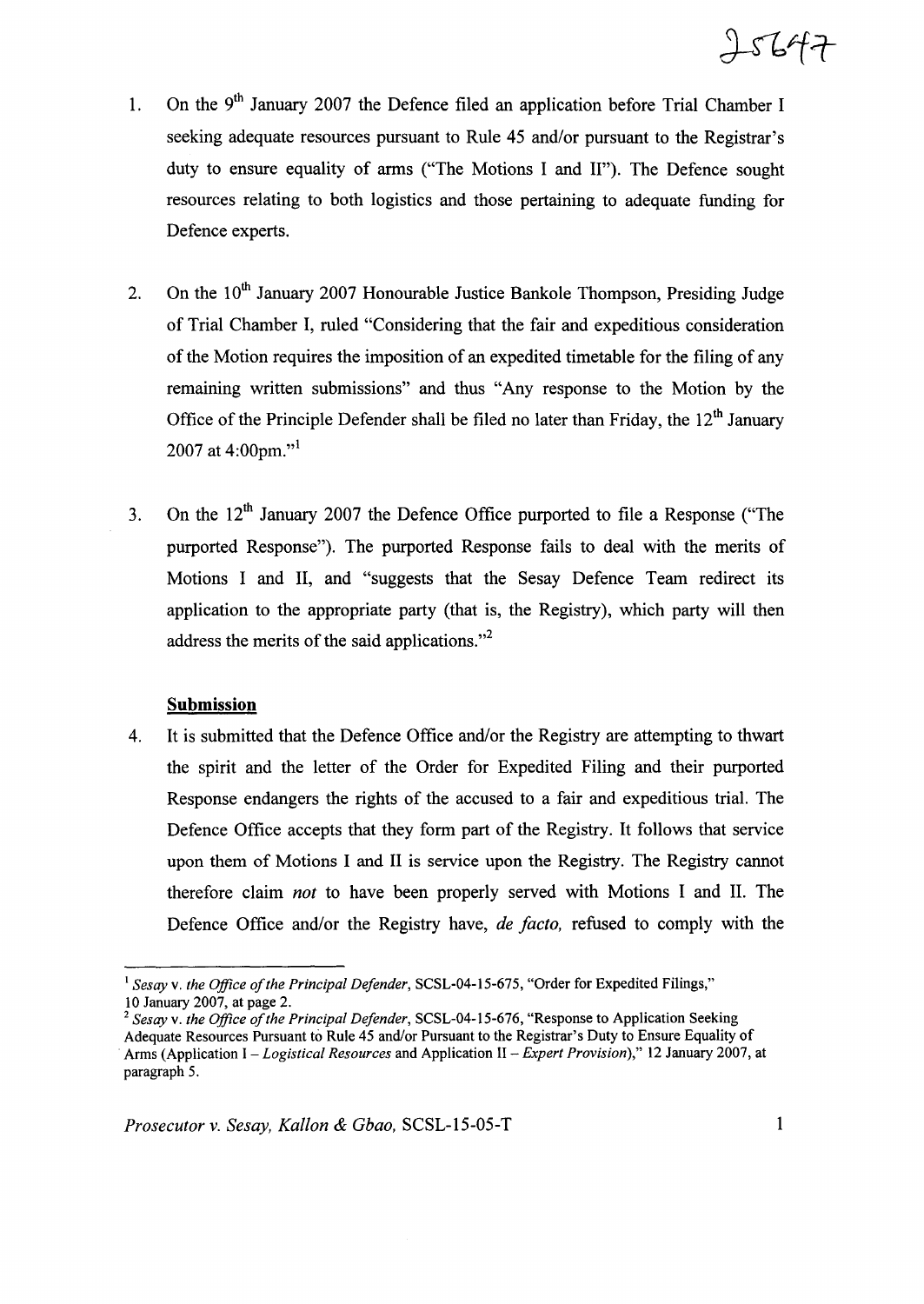

Order for Expedited Filings and therefore can be assumed to accept the merits therein.

5. Moreover the Defence Office has specific obligations pursuant to Rule 45. It therefore has an irrevocable and specific obligation to deal with any application alleging a breach of those duties. It cannot abdicate responsibility given the wording of Rule 45 which is clearly mandatory and specific to *its* functions.

# **Request**

6. In order to ensure the rights of the Accused to a fair and expeditious trial the Defence seeks an immediate consideration of the merits of Motions I and II. In the alternative, the Defence respectfully seeks an immediate order compelling the Registry/Defence Office to immediately respond to the merits of Motions I and II, or alternatively to indicate their lack of intention to respond to the merits of the submissions therein.

Dated 12<sup>th</sup> January 2007

./.

 $\ell$  $\ell$ ayne Jordash

**?** *PSareta Ashraph* 

*Prosecutor* v. *Sesay, Kallon* & *Gbao,* SCSL-15-05-T 2